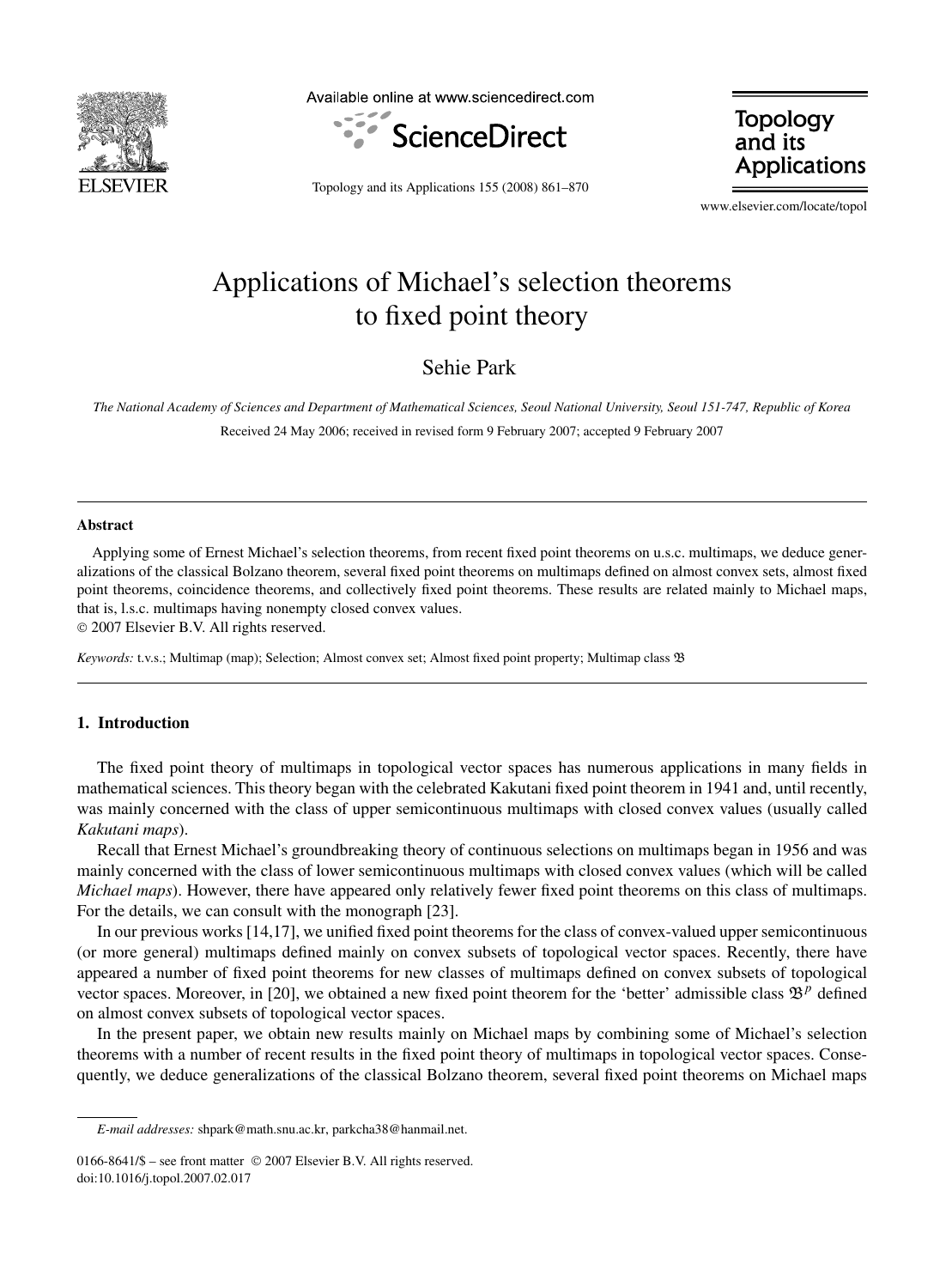defined on almost convex sets, almost fixed point theorems, coincidence theorems, and collectively fixed point theorems. These results are related mainly to Michael maps.

In Section 2, we introduce three principal selection theorems of Michael in [10–12], which we will need in this paper, and obtain a simple generalization of Bolzano's theorem by applying one of Michael's theorems. Section 3 deals with a unified fixed point theorem on convex-valued upper hemicontinuous multimaps and some of its consequences. We obtain another multi-valued version of Bolzano's theorem and a fixed point theorem on Michael maps.

In Sections 4 and 5, we deduce fixed point theorems on Michael maps defined on almost convex sets and some almost fixed point theorems. Section 6 deals with existence theorems of coincidence points of multimaps in the class B of multimaps with continuous functions or Michael maps. Finally in Section 7, we obtain some collectively fixed point theorems for families of Michael maps.

## **2. When Bolzano meets Michael**

A *multimap*  $F: X \to Y$  is a function from a set X into the set  $2^Y$  of *nonempty* subsets of Y; that is, a function with the *values*  $F(x) \subset Y$  for  $x \in X$  and the *fibers*  $F^-(y) := \{x \in X \mid y \in F(x)\}$  for  $y \in Y$ . We use the term *map* instead of multimap. For  $A \subset X$ , let  $F(A) := \bigcup \{F(x) \mid x \in A\}$ . For any  $B \subset Y$ , the *(lower) inverse* of *B* under *F* is defined by

 $F^{-}(B) := \{x \in X \mid F(x) \cap B \neq \emptyset\}.$ 

For topological spaces *X* and *Y*, a map  $F: X \rightarrow Y$  is said to be *closed* if its graph

$$
Gr(F) := \{(x, y) \mid y \in F(x), x \in X\}
$$

is closed in  $X \times Y$ , and *compact* if  $F(X)$  is contained in a compact subset of Y.

A map  $F: X \to Y$  is said to be *upper semicontinuous* (u.s.c.) if, for each closed set  $B \subset Y$ ,  $F^{-}(B)$  is closed in X; *lower semicontinuous* (l.s.c.) if, for each open set  $B \subset Y$ ,  $F^{-}(B)$  is open in *X*; and *continuous* if it is u.s.c. and l.s.c.

If  $F: X \to Y$  is u.s.c. with closed values and if *Y* is regular, then *F* is closed. The converse is true whenever *Y* is compact.

Usually, a *Kakutani map* is an u.s.c. map with closed convex values. In parallel, a l.s.c. map with closed convex values will be called a *Michael map* in this paper.

The following are principal theorems of [10–12]:

**Michael's Theorem 3***.***2.** (1956, [10]) *The following properties of a T*1*-space X are equivalent*:

- (a) *X is paracompact.*
- (b) *If Y is a Banach space, then every lower semi-continuous carrier (map) for X to the family of nonempty, closed, convex subsets of Y admits a continuous selection.*

**Michael's Theorem 1.2.** (1966, [11]) *Let X be paracompact, and M a metrizable subset of a complete locally convex space E. Let*  $\phi: X \to 2^M$  *be l.s.c. and such that, for some metric on M, every*  $\phi(x)$  *is complete. Then there exists a continuous*  $f: X \to E$  *such that*  $f(x) \in \Gamma_E \phi(x)$  *for every*  $x \in X$ *.* 

Here,  $\Gamma_E A$  denotes the closed convex hull  $\overline{\sigma}_E A$  of *A* in *E*. Recall that the completeness can be replaced by the compactness of  $\Gamma_E K$  for every compact  $K \subset M$ .

If *S* is a topological space and  $A \subset S$ , dim<sub>*S*</sub>  $A \le 0$  means that the covering dimension of *T* is  $\le 0$  for every set *T* ⊂ *A* which is closed in *S*; see Hurewicz and Wallman [6].

**Michael's Theorem 7.1.** (1981, [12]) Let *X* be a paracompact space, *Y* a Fréchet space,  $Z \subset X$  with  $\dim_X Z \leq 0$ ,  $C \subset X$  countable, and  $\varphi: X \to 2^Y$  l.s.c. such that  $\varphi(x)$  is closed in Y for  $x \notin C$  and  $\overline{\varphi}(x)$  is convex when  $x \notin Z$ . Then  $\varphi$  *has a continuous selection*  $f: X \to Y$ *.* 

In this theorem, we adopted the version of Ben-El-Mechaiekh and Oudadess [1, Corollary 6].

In closing this section, in order to illustrate the usefulness of Michael's works, we state a generalization of the following: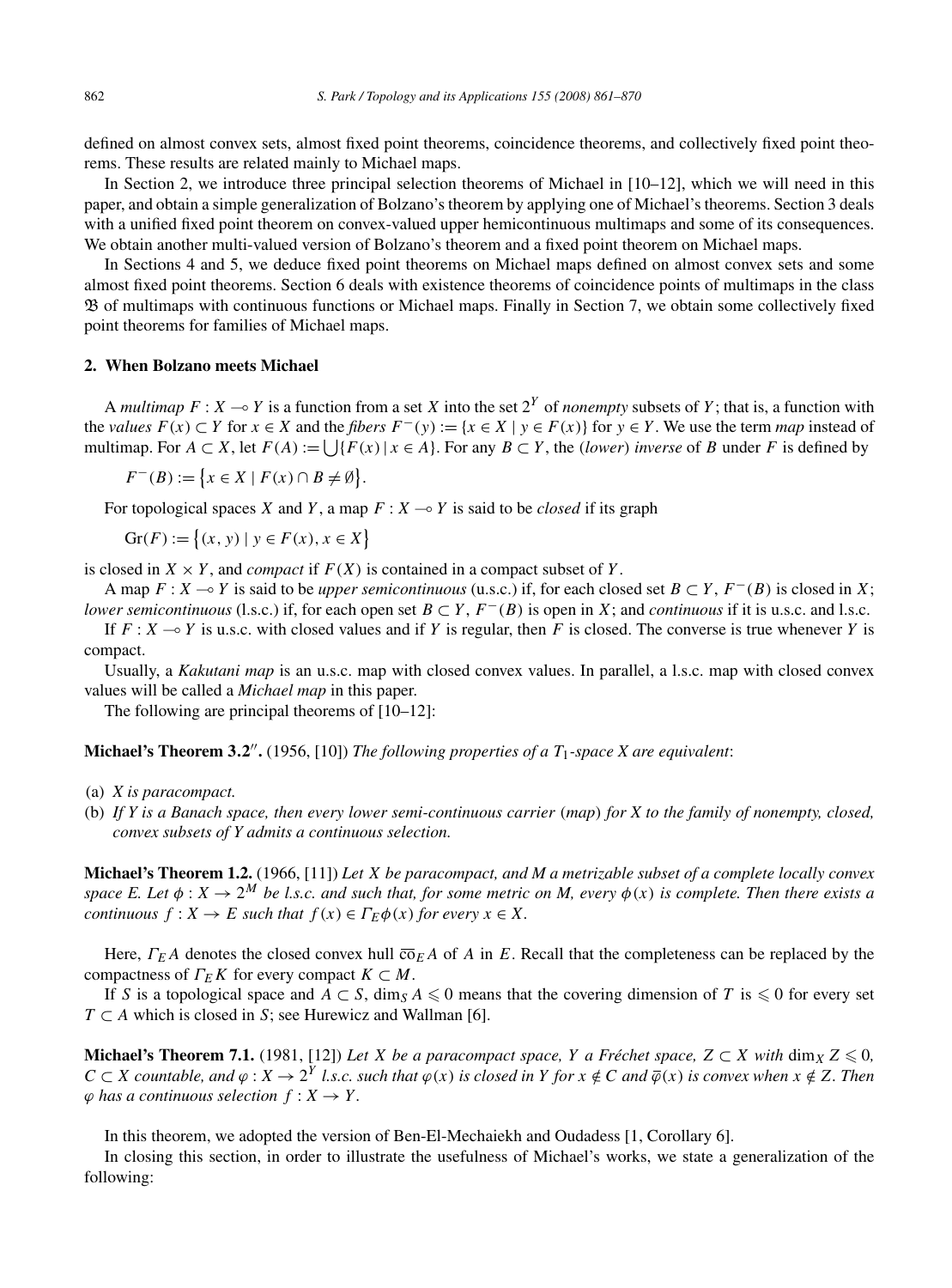**Bolzano's Theorem.** (1817, [13]) Let  $f : [-r, r] \to \mathbb{R}$  be a continuous function satisfying the following boundary *condition*:

 $x \cdot f(x) > 0$  *for*  $|x| = r$ .

*Then there exists at least one solution*  $x_0 \in [-r, r]$  *of the equation*  $f(x) = 0$ *.* 

Note that actually  $x_0 \in ]-r, r[$ .

Combining Michael's Theorem 1.2 [11] and Bolzano's Theorem, we immediately obtain

**Theorem 2.1.** *Let*  $\alpha > 0$  *and*  $F : [-\alpha, \alpha] \to \mathbb{R}$  *be a Michael map satisfying the following boundary condition*:

 $x \cdot y > 0$  *for*  $|x| = \alpha$  *and*  $y \in F(x)$ .

*Then there exists at least one solution*  $x_0 \in ]-\alpha, \alpha[$  *of the inclusion*  $0 \in F(x)$ *.* 

Similarly, some other results in [13] or other works can be stated for Michael maps.

## **3. Descendants of Bolzano**

A t.v.s. means a Hausdorff topological vector space *E*. Let *E*<sup>∗</sup> denote the topological dual of *E*. Kakutani's convexvalued u.s.c. multimaps are further extended as follows: For a subset *X* of a t.v.s. *E*, a map  $F: X \to E$  is said to be

- (i) *upper demicontinuous* (u.d.c.) if for each  $x \in X$  and open half-space *H* in *E* containing  $F(x)$ , there exists an open neighborhood *N* of *x* in *X* such that  $F(N) \subset H$ ;
- (ii) *upper hemicontinuous* (u.h.c.) if for each  $h \in E^*$  and for any real  $\alpha$ , the set  $\{x \in X \mid \text{sup} \text{Re } h F(x) < \alpha\}$  is open in *X*; and
- (iii) *generalized u.h.c.* if for each  $p \in \{Re\ h \mid h \in E^*\}$ , the set  $\{x \in X \mid \sup p F(x) \geq p(x)\}$  is compactly closed in X.

For the literature, see [16].

In our earlier works [14,17], we unified a large number of generalizations of the Kakutani theorem to maps of the above-mentioned types. In this section, combining Michael's theorems and the main fixed point theorem in [14,17], we deduce another generalizations of the Bolzano theorem and new fixed point theorems.

According to Lassonde [9], a *convex space X* is a nonempty convex set with any topology that induces the Euclidean topology on the convex hulls of its finite subsets. A nonempty subset *L* of a convex space *X* is called a *c*-*compact set* if for each finite set  $N \subset X$  there is a compact convex set  $L_N \subset X$  such that  $L \cup N \subset L_N$ .

Let  $cc(E)$  denote the set of nonempty closed convex subsets of a t.v.s. *E* and  $kc(E)$  the set of nonempty compact convex subsets of *E*.

Let *X* be a nonempty convex subset of a vector space *E*. The *algebraic boundary*  $\delta_E(X)$  of *X* in *E* is the set of all  $x \in X$  for which there exists  $y \in E$  such that  $x + ry \notin X$  for all  $r > 0$ . If *E* is a t.v.s., the *topological boundary* Bd  $X = BdE X$  of *X* is the complement of Int $E X$  in the closure  $\overline{X}$ . It is known that  $\delta E(X) \subset BdX$  and in general  $\delta_E(X) \neq \text{Bd } X$ .

Let *X*  $\subset$  *E* and *x*  $\in$  *E*. The *inward* and *outward sets* of *X* at *x*, *I<sub>X</sub>(x)* and *O<sub>X</sub>(x)*, resp., are defined as follows:

$$
I_X(x) := x + \bigcup_{r>0} r(X - x), \qquad O_X(x) := x + \bigcup_{r<0} r(X - x).
$$

For  $p \in \{ \text{Re } h \mid h \in E^* \}$  and  $U, V \subset E$ , let

$$
d_p(U, V) = \inf\{|p(u - v)| : u \in U, v \in V\}.
$$

The following is the main theorem in [14,17]:

**Theorem 3.1.** *Let X be a convex space, L a c-compact subset of X, K a nonempty compact subset of X, E a t.v.s. containing X as a subset, and F a map satisfying either*

(A)  $E^*$  *separates points of*  $E$  *and*  $F: X \rightarrow kc(E)$ *, or* 

(B) *E* is locally convex and  $F: X \to cc(E)$ *.*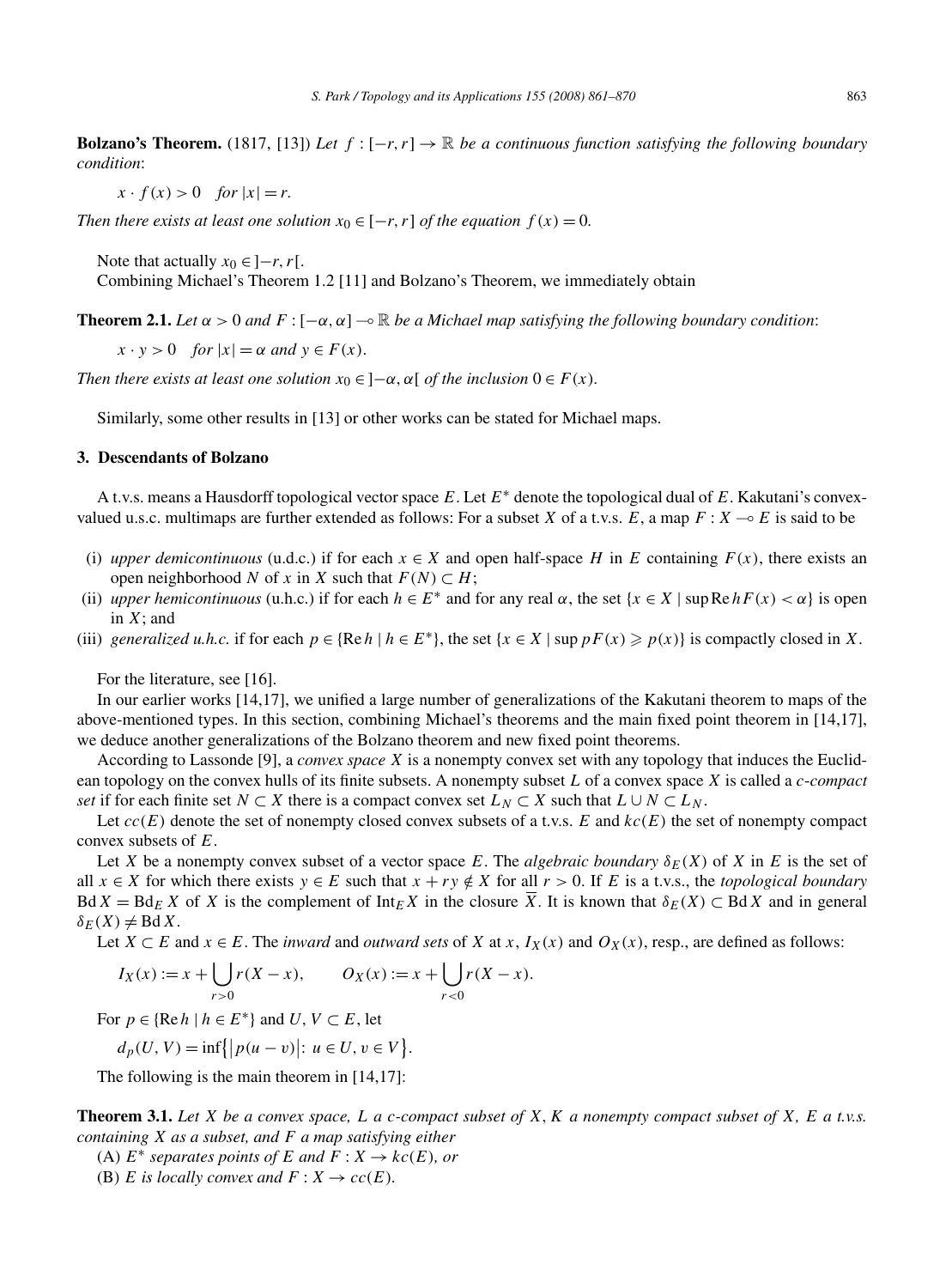(I) *Suppose that for each*  $p \in \{ \text{Re } h \mid h \in E^* \}$ , (0)  $p|_X$  *is continuous on X*; (1)  $X_p := \{x \in X \mid \inf p F(x) \leq p(x)\}$  *is compactly closed in X*; (2)  $d_p(F(x), \overline{I_X(x)}) = 0$  *for every*  $x \in K \cap \delta_F(X)$ ; *and* (3)  $d_p(F(x), \overline{I_L(x)}) = 0$  *for every*  $x \in X \setminus K$ *. Then there exists an*  $x \in X$  *such that*  $x \in F(x)$ *.* (II) *Suppose that for each*  $p \in \{ \text{Re } h \mid h \in E^* \}$ , (0)<sup> $\prime$ </sup>  $p|X$  *is continuous on X*; (1) *X*  $_p := \{x \in X \mid \text{sup } pF(x) \geqslant p(x)\}$  *is compactly closed in X*; (2)<sup>*d*</sup>  $d_p(F(x), \overline{O_X(x)}) = 0$  *for every*  $x \in K \cap \delta_E(X)$ ; *and* (3)<sup>*t*</sup>  $d_p(F(x), \overline{O_L(x)}) = 0$  *for every*  $x \in X \setminus K$ *.* 

*Then there exists an*  $x \in X$  *such that*  $x \in F(x)$ *. Further, if F is u.h.c., then*  $F(X) \supseteq X$ *.* 

**Remarks.** 1. In Theorem 3.1, we do not require any concrete connection between topologies of *X* and *E* except (0). This is why there have appeared fixed point theorems on maps whose domains and ranges have different topologies.

2. If *F* is u.h.c. on each nonempty compact subset *C* of *X*, then *F* satisfies the "continuity" condition (1) for all  $p \in \{ \text{Re } h \mid h \in E^* \}$ , but not conversely. Any map *F* satisfying (1) is generalized u.h.c.

3. The "boundary" condition (2) is equivalent to the following:

(2)<sup>"</sup>  $x \in K$  and  $p(x) = \max p(\overline{I_X(x)})$  implies  $x \in X_p$ .

In fact,  $p(x) = \max p(X)$  is equivalent to  $p(x) = \max p(\overline{I_X(x)})$ .

Moreover, the "boundary" condition  $(2)$ " is equivalent to the following:

 $(2)$ <sup>*'''*</sup>  $x \in K \cap \delta_F(X)$  and  $p(x) = \max p(\overline{I_X(x)})$  implies  $x \in X_p$ .

4. The "coercivity" or "compactness" condition (3) is equivalent to the following:

(3)<sup>"</sup>  $x \in X \setminus K$  and  $p(x) = \max p(\overline{I_L(x)})$  implies  $x \in X_p$ .

5. For conditions  $(0)^\prime$  –(3)', facts similar to 1–4 hold. The property  $F(X) \supset X$  is called the *surjectivity* of *F*.

Recall that Theorem 3.1 unifies, improves and generalizes historically well-known fixed point theorems published in nearly 50 papers; see the diagrams and references in [14,16,17].

For a Kakutani map, Theorem 3.1 reduces to the following:

**Corollary 3.2.** *Let X be a convex subset of a t.v.s. E, L a c-compact subset of X, K a nonempty compact subset of X, and F an u.s.c. map satisfying either*

(A)  $E^*$  *separates points of*  $E$  *and*  $F: X \to kc(E)$ *, or* 

(B) *E* is locally convex and  $F: X \to cc(E)$ *.* 

(I) *Suppose that*

(i)  $F(x) \cap \overline{I_X(x)} \neq \emptyset$  for every  $x \in K \cap \delta_E(X)$ ; and

- (ii)  $F(x) \cap I_L(x) \neq \emptyset$  for every  $x \in X \setminus K$ .
- *Then there exists an*  $x \in X$  *such that*  $x \in F(x)$ *.*
- (II) *Suppose that*

 $(i)'$   $F(x) \cap \overline{O_X(x)} \neq \emptyset$  for every  $x \in K \cap \delta_E(X)$ ; and (ii)'  $F(x) \cap \overline{O_L(x)} \neq \emptyset$  for every  $x \in X \setminus K$ . *Then there exists an*  $x \in X$  *such that*  $x \in F(x)$  *and*  $F(X) \supset X$ *.* 

For a single-valued map defined on a convex subset of a locally convex t.v.s., Theorem 3.1 reduces to the following: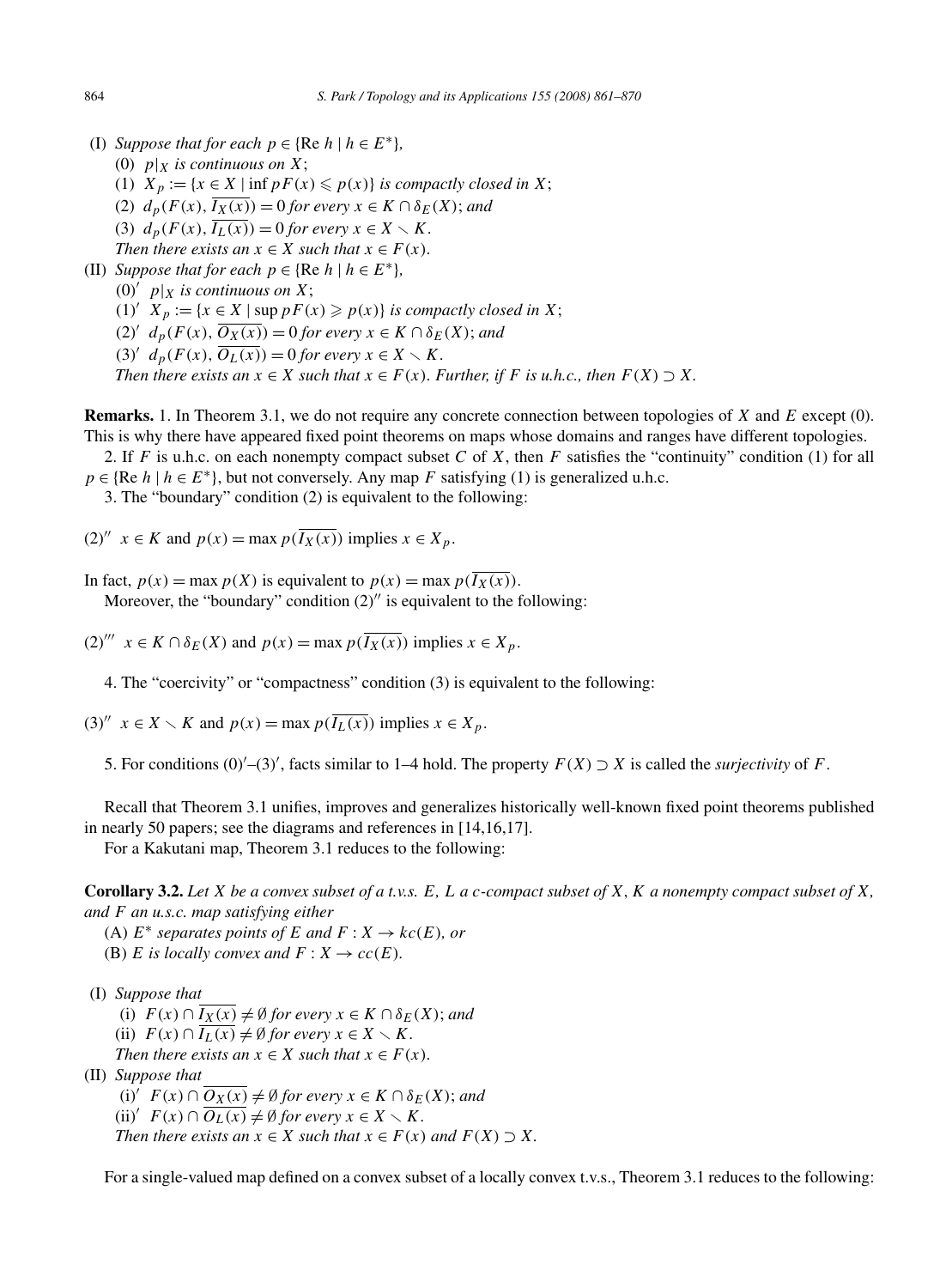**Corollary 3.3.** *Let E be a locally convex t.v.s., X a convex subset of E, L a c-compact subset of X, K a nonempty compact subset of X, and*  $f: X \rightarrow E$  *a continuous function.* 

(I) *Suppose that*

(i)  $f(x) \in I_X(x)$  *for every*  $x \in K \cap \delta_E(X)$ ; *and* (ii)  $f(x) \in \overline{I_L(x)}$  *for every*  $x \in X \setminus K$ *. Then there exists an*  $x \in X$  *such that*  $x = f(x)$ *.* 

(II) *Suppose that*

 $(i)'$   $f(x) \in \overline{O_X(x)}$  *for every*  $x \in K \cap \delta_E(X)$ ; *and* (ii)'  $f(x) \in \overline{O_L(x)}$  for every  $x \in X \setminus K$ . *Then there exists an*  $x \in X$  *such that*  $x = f(x)$  *and*  $f(X) \supset X$ *.* 

The following is another multi-valued version of Bolzano's theorem:

**Theorem 3.4.** *Let*  $G$  :  $[-\alpha, \alpha] \rightarrow \mathbb{R}$  *be a Kakutani map satisfying the following boundary condition*:

 $if |x| = \alpha$ , *then*  $x \cdot y > 0$  *for some*  $y \in G(x)$ .

*Then there exists at least one solution*  $x_0 \in [-\alpha, \alpha]$  *of the inclusion*  $0 \in G(x)$ *.* 

**Proof.** Let  $F(x) := G(x) + x$  for each  $x \in [-\alpha, \alpha]$ . It suffices to show that *F* has a fixed point. We use Corollary 3.2(II) with  $E = \mathbb{R}$  and  $X = L = K = [-\alpha, \alpha]$ . Note that condition (ii)' holds trivially. For  $x = \alpha, \alpha \cdot y > 0$  implies  $y > 0$  for some  $y \in G(\alpha)$ , and hence

 $F(\alpha) \cap O_X(\alpha) = (G(\alpha) + \alpha) \cap \alpha, \infty[ \neq \emptyset.$ 

Similarly, we have  $y < 0$  for some  $y \in G(-\alpha)$ , and hence

 $F(-\alpha) \cap O_X(-\alpha) = (G(-\alpha) - \alpha) \cap ]-\infty, -\alpha[ \neq \emptyset.$ 

Hence condition (i)' holds. Therefore the conclusion follows from Corollary 3.2(II).  $\Box$ 

**Remark.** Bolzano's theorem follows from Theorem 3.4, and hence from Theorem 3.1. Now, instead of the Brouwer fixed point theorem in 1912, Bolzano's theorem in 1817 can be regarded as the foremost ancestor of Theorem 3.1. We will meet another descendants of Bolzano's.

In view of Michael's Theorem 1.2 [11], we immediately deduce the following from Corollary 3.3:

**Theorem 3.5.** *Let E be a completely metrizable locally convex t.v.s., X a convex subset of E, L a compact convex subset of*  $X$ *,*  $K$  *a nonempty compact subset of*  $X$ *, and*  $F : X \rightarrow E$  *a* Michael map.

(I) *Suppose that* (i)  $F(x) \subset \overline{I_X(x)}$  *for every*  $x \in K \cap \delta_E(X)$ ; *and* (ii)  $F(x) \subset \overline{I_L(x)}$  *for every*  $x \in X \setminus K$ *. Then there exists an*  $x \in X$  *such that*  $x \in F(x)$ *.* (II) *Suppose that* (i)'  $F(x)$  ⊂  $O_X(x)$  *for every*  $x \in K \cap \delta_E(X)$ ; *and* (ii)'  $F(x) \subset \overline{O_L(x)}$  *for every*  $x \in X \setminus K$ *. Then there exists an*  $x \in X$  *such that*  $x \in F(x)$  *and*  $F(X) \supset X$ *.* 

Recall that particular forms of Theorem 3.5 are due to Reich [22, Theorem 1.9] and Dugundji–Granas [2, Theorem 5.11.6]; see also [23].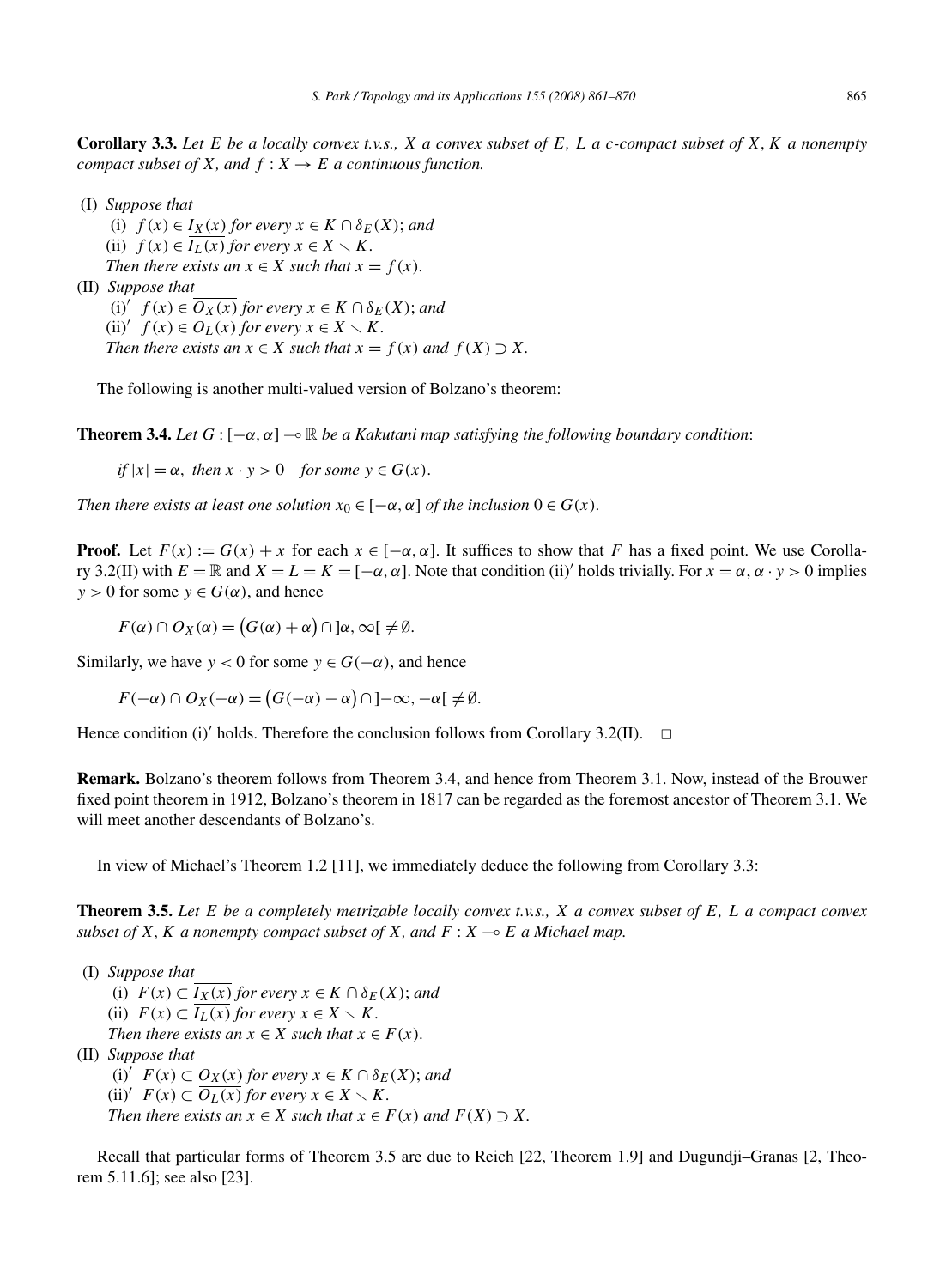# **4. Michael maps on almost convex sets**

Let *E* be a t.v.s. with a base  $V$  of neighborhoods of 0. According to Himmelberg [4], a subset *X* of a t.v.s. *E* is said to be *almost convex* if for any  $V \in V$  and for any finite subset  $A := \{x_1, x_2, \ldots, x_n\}$  of *X*, there exists a subset  $B := \{y_1, y_2, \ldots, y_n\}$  of *X* such that  $y_i - x_i \in V$  for each  $i = 1, 2, \ldots, n$  and co  $B \subset X$ . Here we give a well-known result due to Idzik [7]; see also [21]:

**Theorem 4.1.** *Let X be an almost convex subset of a locally convex t.v.s. E and F* : *X* - *X a compact Kakutani map. Then F has a fixed point.*

**Remark.** Theorem 4.1 for a convex *X* is due to Himmelberg [4] which contains results due to Brouwer, Schauder, Tychonoff, Hukuhara, Kakutani, Bohnenblust and Karlin, Fan, Glicksberg, and others; see [16].

Combining Michael's Theorem 1.2 [11] with Theorem 4.1 for a single-valued function *F* and a convex subset *X*, we obtain the following:

**Theorem 4.2.** *Let X be a convex subset of a locally convex t.v.s. E, and Y a compact metrizable subset of X. Then a Michael map S* : *X* - *Y has a fixed point.*

**Proof.** Since *Y* is compact, by the well-known argument of Fournier and Granas [3], co *Y* is a  $\sigma$ -compact subset of *X* and hence co *Y* is Lindelöf. Since co *Y* is regular as a subset of a t.v.s., we know that co *Y* is paracompact. Then, by Michael's Theorem 1.2 [11], there exists a continuous function  $f: co Y \to \overline{E}$ , where  $\overline{E}$  is the completion of *E*, such that  $f(x) \in S(x) \subset Y \subset \text{co } Y$  for all  $x \in \text{co } Y$ . Note that  $f: \text{co } Y \to \text{co } Y$  and  $f$  is compact. Therefore, by Theorem 4.1, *f* has a fixed point  $x_0 \in \text{co } Y \subset X$ ; that is,  $x_0 = f(x_0) \in S(x_0)$ . This completes our proof.  $\Box$ 

**Remarks.** 1. Theorem 4.2 is due to Wu [24, Corollary 3] with slightly different proof. When *X* itself is compact and metrizable, Theorem 4.2 reduces to Himmelberg et al. [5, Theorem 3].

2. Some particular forms of Theorem 4.2 are due to Kim and Lee, Zheng, and Zhang; see [15].

Similarly, we immediately deduce the following new result:

**Theorem 4.3.** *Let E be a locally convex t.v.s. and X an almost convex metrizable subset of E. Then any compact Michael map*  $F: X \longrightarrow X$  *has a fixed point.* 

**Proof.** Since  $\overline{F(X)}$  is a compact subset of *X*, we may regard it a compact metrizable subset of the completion  $\overline{E}$  of *E*. Since *X* is a paracompact subset of  $\overline{E}$ , by Michael's Theorem 1.2 [11], *F* has a continuous selection  $f: X \to \overline{F(X)} \subset$ *X*. Since *f* is compact, by Theorem 4.1, *f* has a fixed point  $x_0 = f(x_0) \in F(x_0)$ . This completes our proof.  $\Box$ 

**Remark.** When *X* is compact and convex, Theorem 4.3 reduces to Himmelberg et al. [5, Theorem 3].

**Corollary 4.4.** *Let E be a normed vector space and X an almost convex subset of E. Then any compact Michael map*  $F: X \longrightarrow X$  *has a fixed point.* 

Combining Michael's Theorem 7.1 [12] with Theorem 4.1, we have the following:

**Theorem 4.5.** Let *X* be an almost convex subset of a Fréchet space E, Y a compact subset of X, Z  $\subset$  *X* with dim<sub>X</sub> Z  $\leq$ 0, and  $C \subset X$  countable. Let  $T : X \to Y$  be a l.s.c. map such that  $T(x)$  is closed for  $x \notin C$  and  $T(x)$  is convex for  $x \notin Z$ *. Then T* has a fixed point.

For normed vector spaces, we have the following form of Michael's Theorem 7.1 [12]: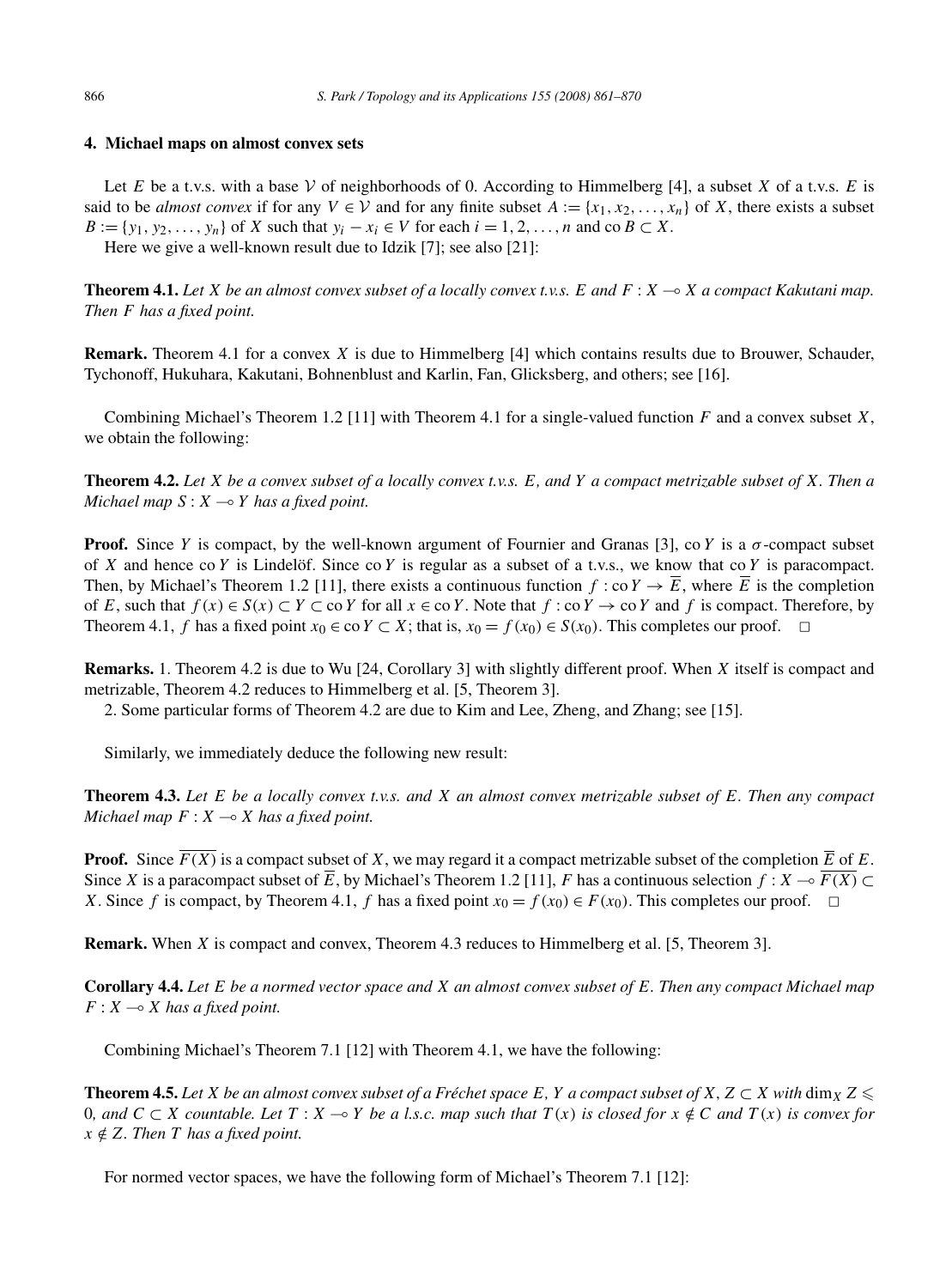**Lemma 4.6.** *Let X be a paracompact space,*  $Z \subset X$  *with* dim<sub>*X*</sub>  $Z \le 0$ ,  $C \subset X$  *countable, Y a normed vector space,* and  $T: X \to Y$  a l.s.c. map such that  $T(x)$  is complete for  $x \notin C$  and  $T(x)$  is convex for  $x \notin Z$ . Then T has a *continuous selection.*

**Proof.** Without loss of generality, we may assume that *Y* is complete (for the conditions on *T* remain unchanged in the completion of *Y*). Now by applying Michael's Theorem 7.1 [12], we have the conclusion.  $\Box$ 

From Lemma 4.6 and Theorem 4.1, we have the following:

**Theorem 4.7.** Let *X* be an almost convex subset of a normed vector space,  $Z \subset X$  with  $\dim_X Z \leq 0$ ,  $C \subset X$  countable, and  $T:X\multimap X$  a compact l.s.c. map such that  $T(x)$  is closed for  $x\notin C$  and  $T(x)$  is convex for  $x\notin Z$ . Then  $T$  has a *fixed point.*

**Proof.** Note that  $T(x)$  is compact and hence complete for each  $x \notin C$ . Applying Lemma 4.6, *T* has a continuous selection  $f: X \to X$ . Since  $f(X) \subset T(X)$  and *T* is compact, so is *f*. Therefore, by Theorem 4.1, *f* has a fixed point  $x_0 = f(x_0) \in T(x_0) \subset X$ . This completes our proof.  $\Box$ 

For  $Z = C = \emptyset$ , Theorem 4.7 reduces to Corollary 4.4. Some results related to this section can be found in [18].

## **5. Almost fixed points**

The celebrated KKM principle due to Knaster, Kuratowski, and Mazurkiewicz [8] in 1929 is as follows:

**KKM principle.** *Let D be the set of vertices of a simplex S and F* : *D* - *S a map with closed* [*resp., open* ] *values such that*

 $\text{co } N \subset F(N)$  *for each*  $N \subset D$ .

*Then*  $\bigcap_{z \in D} F(z) \neq \emptyset$ *.* 

The KKM principle follows from the Sperner combinatorial lemma appeared in 1928 and was used to obtain one of the most direct proofs of the Brouwer fixed point theorem. Later, it was known that those three theorems are mutually equivalent. In fact, those three theorems are regarded as a sort of mathematical trinity. All are extremely important and have many applications. Moreover, many important results in nonlinear functional analysis and other fields are known to be equivalent to those three theorems. For details, see [16].

From the KKM principle, we obtained recently an almost fixed point theorem [19, Theorem 5.1], [20, Theorem 3.1] for u.s.c. or l.s.c. maps. The following is a particular form for close relatives of Kakutani maps or Michael maps:

**Theorem 5.1.** *Let X be a convex subset of a locally convex t.v.s. E and T* : *X* - *X an u.s.c.* [*resp., a l.s.c.*] *map with convex values such that*  $T(X)$  *is totally bounded. Then T has the almost fixed point property; that is, for each*  $V \in V$ , *there exists an*  $x_V \in X$  *such that*  $T(x_V) \cap (x_V + V) \neq \emptyset$ *.* 

Now we apply Theorem 5.1 to compact maps:

**Theorem 5.2.** *Let X be a convex subset of a locally convex t.v.s. E and T* : *X* - *X a compact u.s.c.* [*resp., l.s.c.*] *map with convex values. Then there exists a point*  $x_0 \in X$  *such that*  $(x_0, x_0) \in \text{Gr}(T)$ *.* 

**Proof.** For each element  $V \in V$ , there exist  $x_V, y_V \in X$  such that  $y_V \in T(x_V)$  and  $y_V \in x_V + V$ . Since  $T(X)$  is relatively compact in *X*, we may assume that the net  $y_V$  converges to some  $x_0 \in \overline{T(X)}$ . Then  $x_V$  also converges to  $x_0$ . Since  $(x_V, y_V) \in \text{Gr}(T)$ , we have the conclusion.  $\Box$ 

From Theorem 5.2, we have the following due to Himmelberg [4]: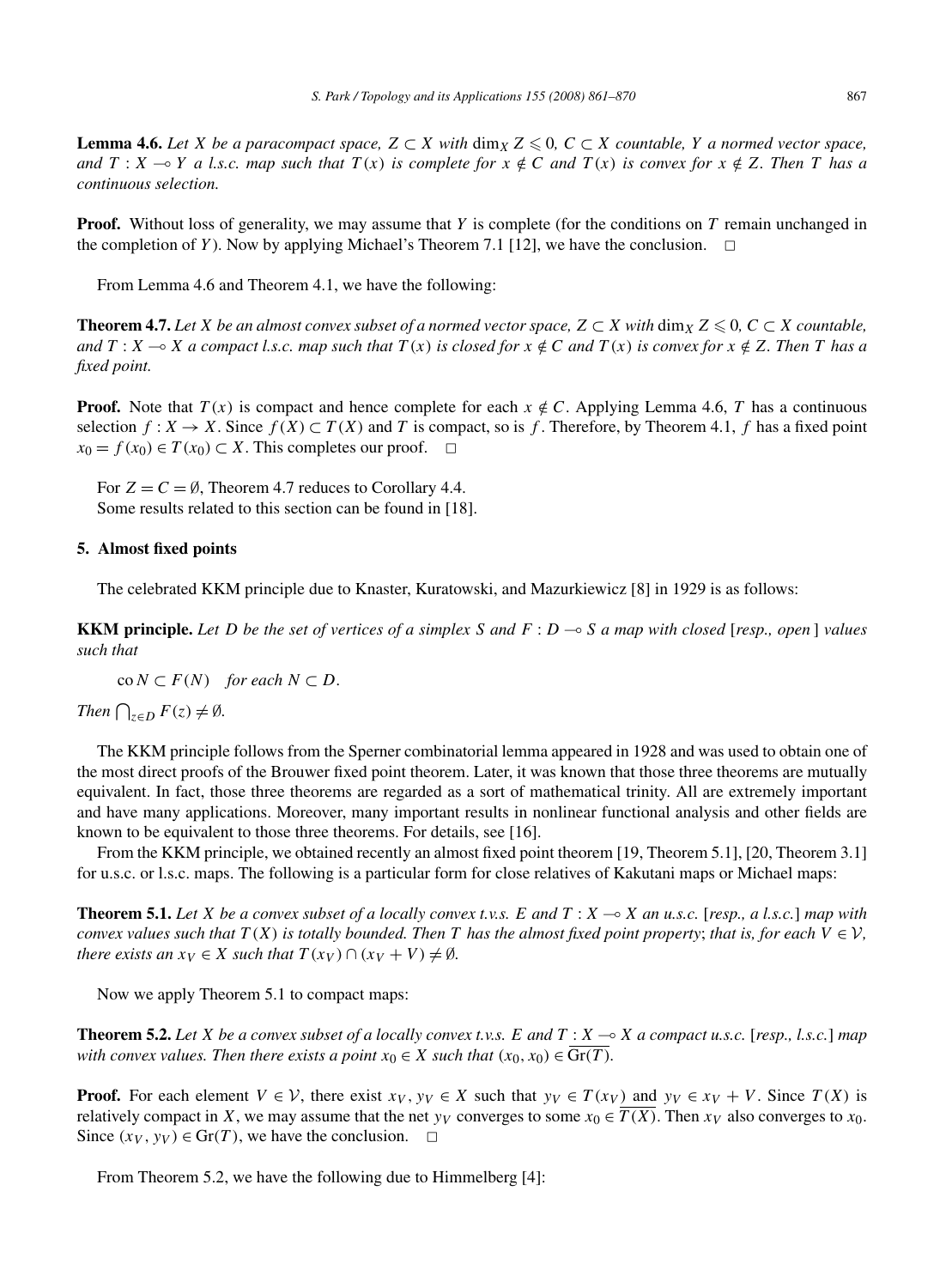**Corollary 5.3.** *Let X be a convex subset of a locally convex t.v.s. E and T* : *X* - *X a compact Kakutani map. Then T* has a fixed point  $x_0 \in T(x_0)$ *.* 

**Proof.** Since *T* is u.s.c. with closed values and *X* is regular, the graph of *T* is closed in  $X \times \overline{T(X)}$ . By Theorem 5.2, there exists a point  $x_0 \in X$  such that  $(x_0, x_0) \in \overline{\text{Gr}(T)} = \text{Gr}(T)$ , and hence we have  $x_0 \in T(x_0)$ . This completes our proof.  $\square$ 

## **6. Coincidence theorems**

For maps  $F: X \to Y$  and  $G: Y \to X$ , a *coincidence point*  $(x_0, y_0) \in X \times Y$  is the one satisfying  $y_0 \in F(x_0)$  and  $x_0 \in G(y_0)$  [that is,  $x_0 \in X$  is a fixed point of  $G \circ F : X \to X$ ].

An equivalent definition is as follows: For maps  $F: X \to Y$  and  $G: X \to Y$ , a *coincidence point*  $x_0 \in X$  is the one satisfying  $F(x_0) \cap G(x_0) \neq \emptyset$  [that is,  $x_0 \in X$  is a fixed point of  $G^- \circ F : X \to X$ ].

In this section, we derive existence theorems of coincidence points of maps in the class  $\mathfrak B$  with continuous functions or Michael maps.

A *polytope P* in a subset *X* of a t.v.s. *E* is a homeomorphic image of a simplex.

In 1996, the author introduced the 'better' admissible class B of maps defined on a subset *X* of a t.v.s. *E* into a topological space *Y* as follows:

 $F \in \mathfrak{B}(X, Y)$   $\Leftrightarrow$   $F : X \rightarrow Y$  is a map such that, for each polytope *P* in *X* and for any continuous function  $f: F(P) \to P$ , the composition  $f(F|_P): P \to P$  has a fixed point.

Subclasses of  $\mathfrak B$  are classes of continuous functions  $\mathbb C$ , the Kakutani maps  $\mathbb K$ , the Aronszajn maps  $\mathbb M$  (u.s.c. with *Rδ* values), the acyclic map V (u.s.c. with compact acyclic values), the Powers maps V*<sup>c</sup>* (finite compositions of acyclic maps), the O'Neill maps N (continuous with values of one or *m* acyclic components, where *m* is fixed), the Fan–Browder maps (codomains are convex sets), locally selectionable maps having convex values (codomains are convex sets), the Simons maps  $\mathbb{K}_c$ , the approachable maps  $\mathbb{A}$  (whose domains are uniform spaces), admissible maps of Górniewicz, *σ* -selectionable maps of Haddad and Lasry, permissible maps of Dzedzej, the class K*<sup>σ</sup> <sup>c</sup>* of Lassonde, the class  $\mathbb{V}_c^{\sigma}$  of Park et al., approximable maps of Ben-El-Mechaiekh and Idzik, and others. Those subclasses are examples of the admissible class  $\mathfrak{A}_{c}^{\kappa}$  due to the author. Moreover, compact closed maps in the KKM class due to Chang and Yen and in the *s*-KKM class due to Chang, Huang, and Jeng also belong to the class B. For references, see [20].

The following is a particular case of [20, Theorem 3.7]:

**Theorem 6.1.** Let *X* be an almost convex subset of a locally convex t.v.s. *E* and  $F \in \mathfrak{B}(X, X)$  a compact closed map. *Then F has a fixed point.*

From Theorem 6.1, we have the following:

**Theorem 6.2.** Let *X* be an almost convex subset of a locally convex t.v.s. *E* and *Y* a compact space. Let  $G \in \mathfrak{B}(X, Y)$ *be a closed map and*  $f \in \mathbb{C}(Y, X)$ *. Then G and f have a coincidence point.* 

**Proof.** We show that  $f \circ G \in \mathfrak{B}(X, X)$ . In fact, for any polytope P of X and any continuous  $g : (f \circ G)(P) \to P$ , the composition  $g((f \circ G)|_P) = (g \circ f)(G|_P)$  has a fixed point because  $G \in \mathfrak{B}(X, Y)$ . Moreover, since f is compact and continuous and *G* is closed,  $f \circ G$  is closed and compact. Now, by Theorem 6.1,  $f \circ G$  has a fixed point.  $\Box$ 

In view of Michael's Theorem 1.2 [11], we deduce the following from Theorem 6.2:

**Theorem 6.3.** *Let X be an almost convex metrizable subset of a complete locally convex t.v.s. E and Y a compact*  $space$  *Let*  $F: Y \to X$  *be a Michael map and*  $G \in \mathfrak{B}(X, Y)$  *a closed map. Then*  $F$  *and*  $G$  *have a coincidence point.* 

In view of Michael's Theorem 3.2" [10], we immediately have the following: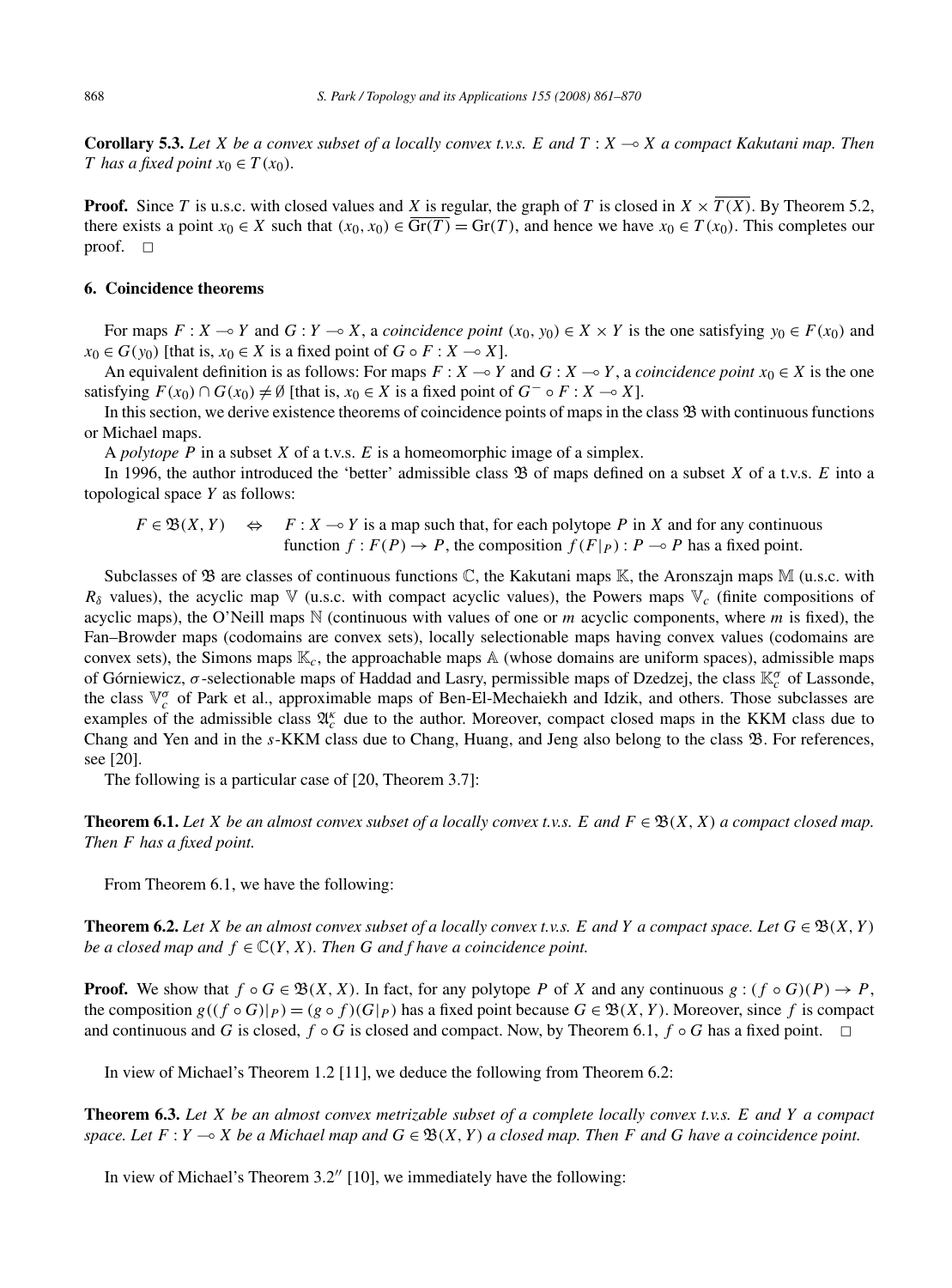**Corollary 6.4.** *Let X be an almost convex subset of a Banach space E and Y a compact space. Let F* : *Y* - *X be a Michael map and*  $G \in \mathfrak{B}(X, Y)$  *a closed map. Then F and G have a coincidence point.* 

When Michael meets Kakutani, we have the following:

**Corollary 6.5.** *Let X be an almost convex metrizable subset of a complete locally convex t.v.s. E*<sup>1</sup> *and Y a compact* subset of a t.v.s.  $E_2$ . Let  $F: Y \to X$  be a Michael map and  $G: X \to Y$  a Kakutani map. Then  $F$  and  $G$  have a *coincidence point.*

### **7. Collectively fixed points**

In this section, we deduce some collectively fixed point theorems for families of Michael maps. Let  $\{X_i\}_{i \in I}$  be a family of nonempty sets, and let  $i \in I$  be fixed. Let

$$
X := \prod_{j \in I} X_j \quad \text{and} \quad X^i := \prod_{j \in I \setminus \{i\}} X_j.
$$

If  $x^i \in X^i$  and  $j \in I \setminus \{i\}$ , let  $x^i_j$  denote the *j*th coordinate of  $x^i$ . If  $x^i \in X^i$  and  $x_i \in X_i$ , let  $[x^i, x_i] \in X$  be defined as follows: its *i*th coordinate is  $x_i$  and, for  $j \neq i$ , the *j*th coordinate is  $x_j^i$ . Therefore, any  $x \in X$  can be expressed as  $x = [x^i, x_i]$  for any  $i \in I$ , where  $x^i$  denotes the projection of *x* onto  $X^i$ .

For  $A \subset X$ ,  $x^i \in X^i$ , and  $x_i \in X_i$ , let

 $A(x^i) := \{ y_i \in X_i \mid [x^i, y_i] \in A \}$  and  $A(x_i) := \{ y^i \in X^i \mid [y^i, x_i] \in A \}.$ 

The following are variants of known ones:

**Theorem 7.1.** Let  $\{X_i\}_{i\in I}$  be a family of almost convex sets, each in a locally convex t.v.s.  $E_i$ , and  $T_i: X \to X_i$  a compact Michael map for each  $i \in I$ . If X is metrizable, then there exists an  $\hat{x} \in X$  such that  $\hat{x}_i \in T_i(\hat{x})$  for each  $i \in I$ .

**Proof.** We may assume each  $E_i$  is complete (for the conditions on  $T_i$  remain unchanged in the completion of  $E_i$ ). Now by applying Michael's Theorem 1.2 [11], each  $T_i$  has a continuous selection  $f_i: X \to X_i$ . Define  $f: X \to X$ by  $f(x) = \prod_{i \in I} f_i(x)$  for each  $x \in X$ . Then  $f: X \to X$  is a compact continuous function. By Theorem 4.1, *f* has a fixed point  $\hat{x} \in X$ ; that is,  $\hat{x} = f(\hat{x})$  and hence  $\hat{x}_i = f_i(\hat{x}) \in T_i(\hat{x})$  for each  $i \in I$ .  $\Box$ 

**Theorem 7.2.** Let  $\{X_i\}_{i \in I}$  be a family of convex sets, each in a locally convex t.v.s.  $E_i$ ,  $K_i$  a nonempty compact *metrizable subset of*  $X_i$ , and  $T_i$ :  $X \to K_i$  a Michael map for each  $i \in I$ . Then there exists an  $\hat{x} \in K$  such that  $\hat{x}_i \in T_i(\hat{x})$  *for each*  $i \in I$ .

**Proof.** Since  $K := \prod_{j \in I} K_j$  is compact, co K is a paracompact subset of X as in the proof of Theorem 4.2. Then, by Michael's Theorem 1.2 [11], there exists a continuous selection  $f_i$ : co $K \to \overline{E}_i$  of  $T_i|_{\text{co }K}$ , where  $\overline{E}_i$  is the completion of  $E_i$ , such that  $f_i(x) \in T_i(x) \subset K_i$  for all  $x \in \text{co } K$ . Now follow the proof of Theorem 7.1.  $\Box$ 

**Remark.** Theorem 7.2 is essentially due to Wu [24, Theorem 1] with much longer proof. Some equilibrium existence theorems for abstract economies are deduced in [24].

#### **References**

- [1] H. Ben-El-Mechaiekh, M. Oudadess, Some selection theorems without convexity, J. Math. Anal. Appl. 195 (1995) 614–618.
- [2] J. Dugundji, A. Granas, Fixed Point Theory, vol. I, Monogr. Math., vol. 61, PWN, Warsaw, 1982.
- [3] G. Fournier, A. Granas, The Lefschetz fixed point theorem for some classes of non-metrizable spaces, J. Math. Pures Appl. 52 (1973) 271–284.
- [4] C.J. Himmelberg, Fixed points of compact multifunctions, J. Math. Anal. Appl. 38 (1972) 205–207.
- [5] C.J. Himmelberg, J.R. Porter, F.S. van Vleck, Fixed point theorems for condensing multifunctions, Proc. Amer. Math. Soc. 23 (1969) 635–641.
- [6] W. Hurewicz, H. Wallman, Dimension Theory, Princeton Univ. Press, Princeton, NJ, 1948.
- [7] A. Idzik, Almost fixed point theorems, Proc. Amer. Math. Soc. 104 (1988) 779–784.